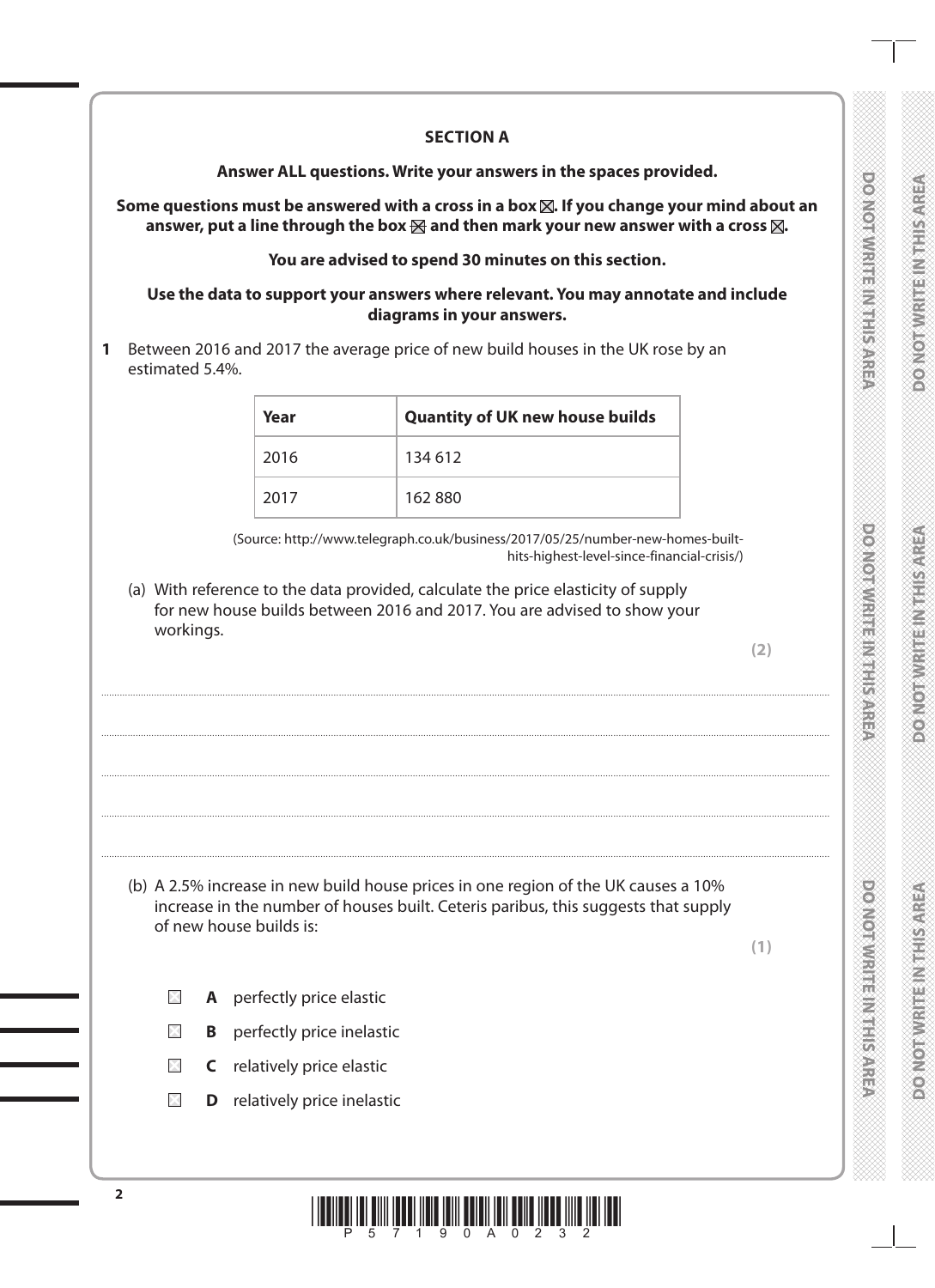| house builds. |  | (c) Explain one factor that is likely to determine the price elasticity of supply of new | (2) |
|---------------|--|------------------------------------------------------------------------------------------|-----|
|               |  |                                                                                          |     |
|               |  |                                                                                          |     |
|               |  |                                                                                          |     |
|               |  |                                                                                          |     |
|               |  |                                                                                          |     |
|               |  |                                                                                          |     |
|               |  | (Total for Question 1 = 5 marks)                                                         |     |
|               |  |                                                                                          |     |
|               |  |                                                                                          |     |
|               |  |                                                                                          |     |
|               |  |                                                                                          |     |
|               |  |                                                                                          |     |
|               |  |                                                                                          |     |
|               |  |                                                                                          |     |
|               |  |                                                                                          |     |
|               |  |                                                                                          |     |
|               |  |                                                                                          |     |
|               |  |                                                                                          |     |
|               |  |                                                                                          |     |
|               |  |                                                                                          |     |
|               |  |                                                                                          |     |
|               |  |                                                                                          |     |
|               |  |                                                                                          |     |
|               |  |                                                                                          |     |
|               |  |                                                                                          |     |
|               |  |                                                                                          |     |
|               |  |                                                                                          |     |
|               |  |                                                                                          |     |
|               |  |                                                                                          |     |

**DO NOTWRITEINIS RISPREA** 

**DO NOT WRITE IN THIS AREA** 

 $\mathbb{R}$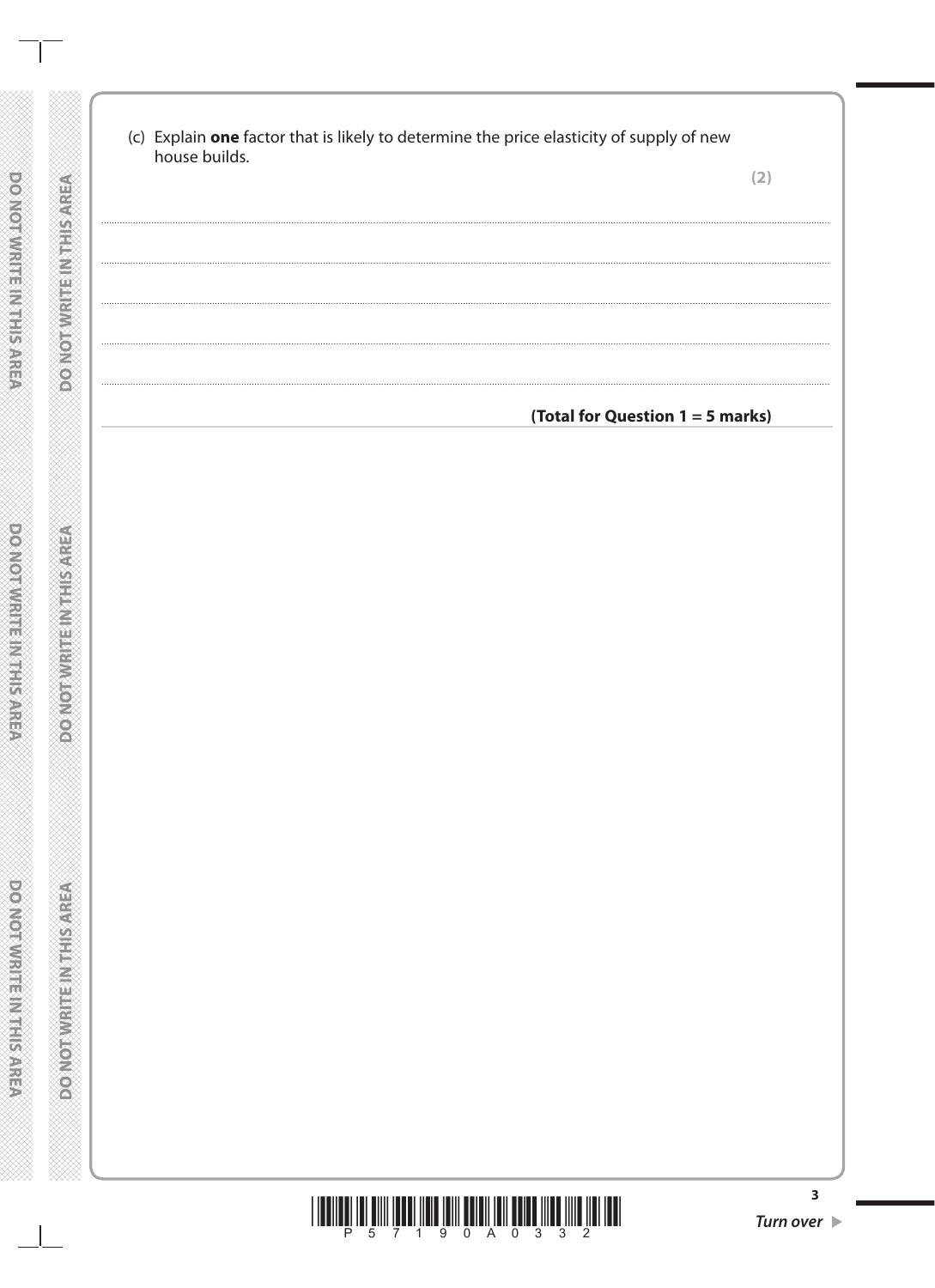- **2** In August 2017 Hurricane Harvey caused the closure of nearly a quarter of the oil production capacity in the United States.
	- (a) Draw a supply and demand diagram to show the likely microeconomic effects of the hurricane on the US oil market. nto sh



 $\sim$ 

**DOONORWAYS IN SURFACE** 

**DOOMOODWARE MARKETING** 

**DO NOTWRITEINITIS AREA** 

**DOMOITIVE HE NEEDS ARE** 

# \*P57190A0432\* **<sup>4</sup>**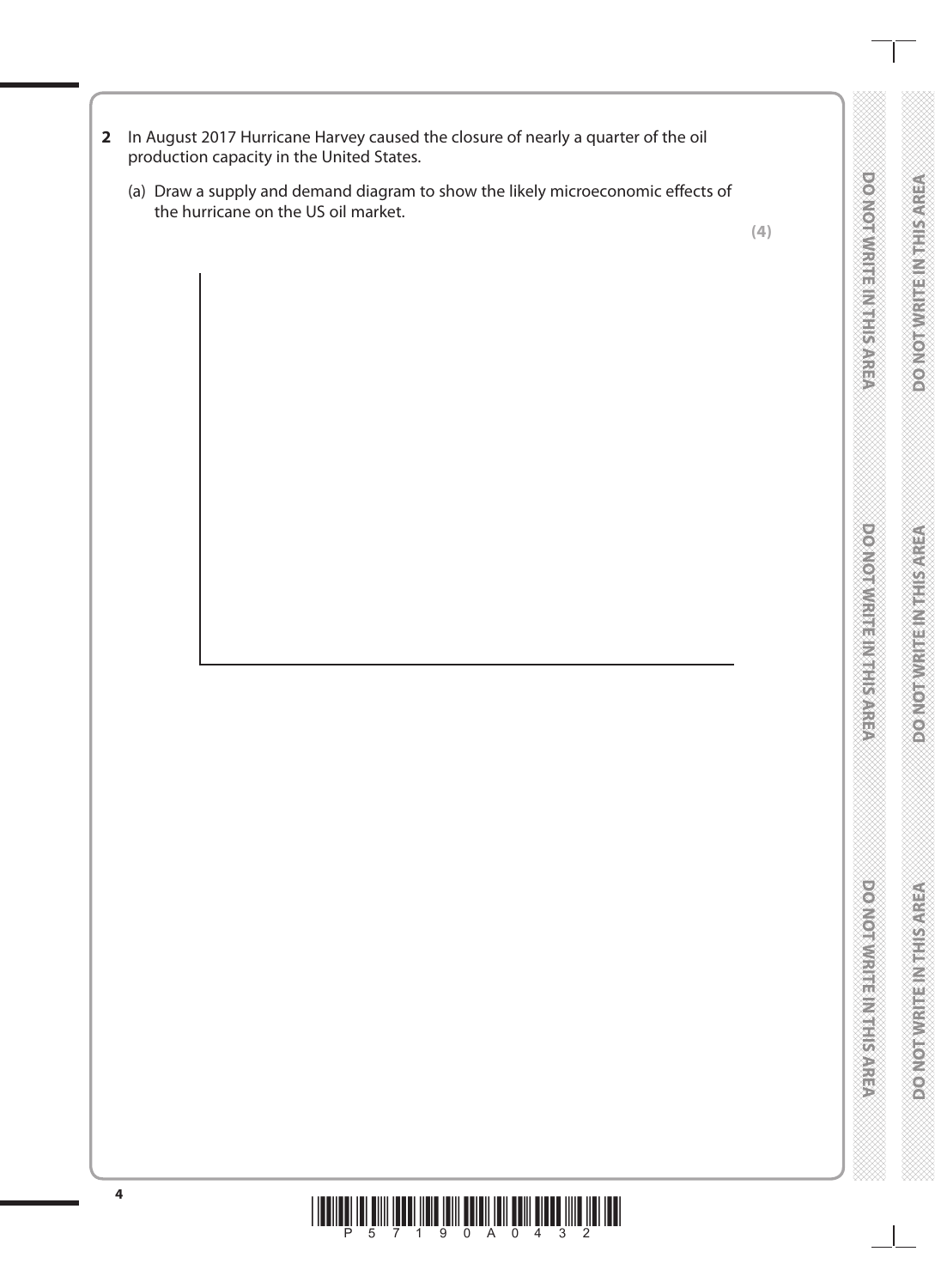

医白色

**DONOTAL TELESCOPY** 

**DOATOFWRITEINTEISAREA** 

**DONORMRITE INTERNAREA** 

**DOMOTWIRES MEETS AREA** 

**DOMORWATERMENTSWATER**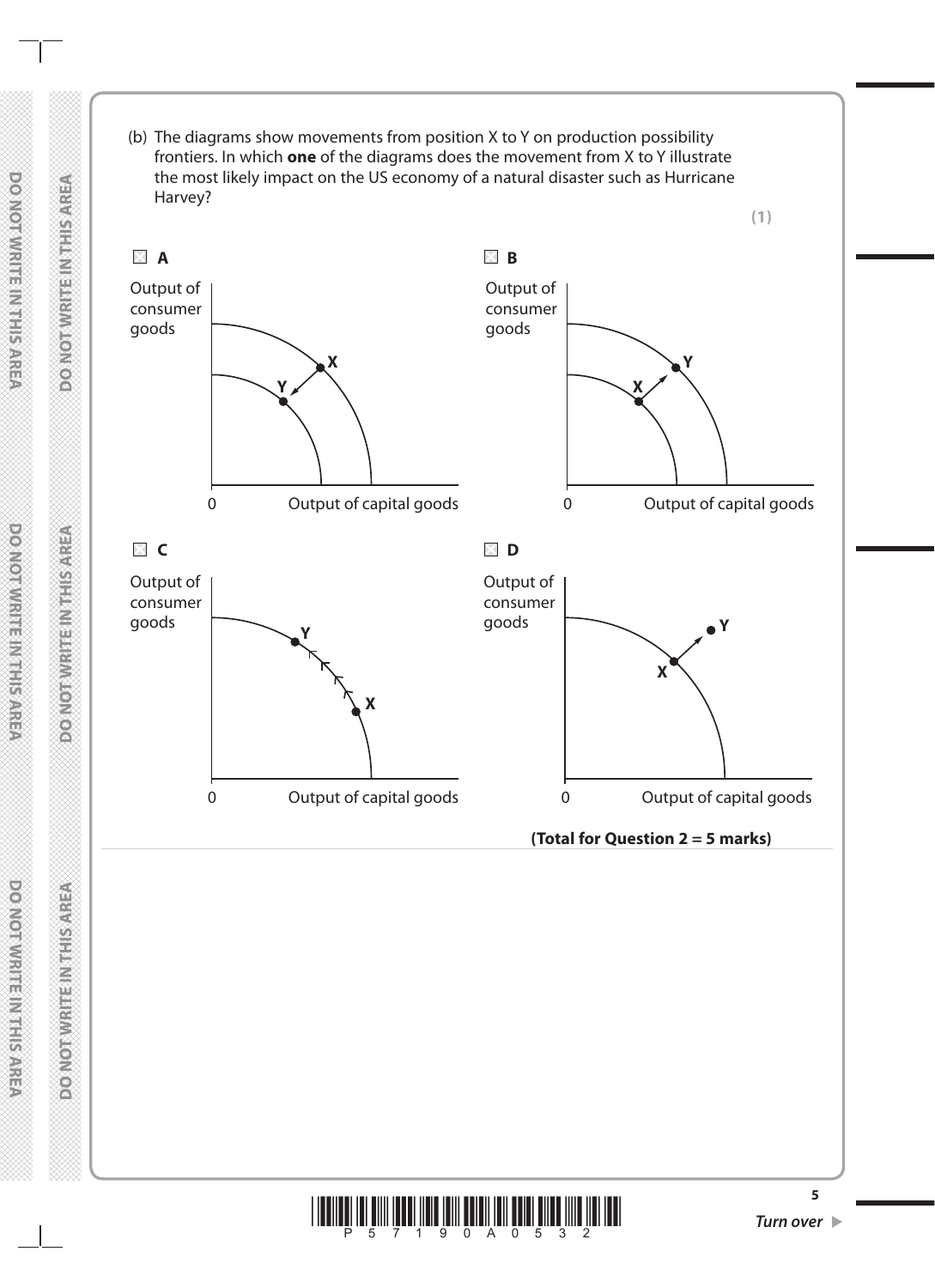|                                                    | $\frac{1}{2}$ |
|----------------------------------------------------|---------------|
|                                                    |               |
|                                                    |               |
|                                                    |               |
|                                                    |               |
|                                                    |               |
|                                                    |               |
|                                                    |               |
| ハイトランプ アンダング アンダンス アイアンダング アンダング アンダング アンダング アンダング |               |

DOMOTIVIRIE IN THIS AREA

**DOOMOODWARE MARKETING** 

**DOMOTWRITEINTHIS AREA** 

**DOMOITIVE HE NEEDS ARE** 

|   | because: | (a) The UK hair and beauty industry is an example of monopolistic competition                                  |     |
|---|----------|----------------------------------------------------------------------------------------------------------------|-----|
|   |          |                                                                                                                | (1) |
|   | $\times$ | A firms spend nothing on advertising and research                                                              |     |
|   | $\times$ | <b>B</b> the industry is dominated by a few large firms                                                        |     |
|   | $\times$ | C the products are homogenous                                                                                  |     |
|   | $\times$ | <b>D</b> there are low barriers to entry and exit                                                              |     |
|   |          | (b) Draw a cost and revenue diagram to show the long-run equilibrium of a firm in<br>monopolistic competition. | (4) |
|   |          |                                                                                                                |     |
|   |          |                                                                                                                |     |
|   |          |                                                                                                                |     |
|   |          |                                                                                                                |     |
|   |          |                                                                                                                |     |
|   |          |                                                                                                                |     |
|   |          |                                                                                                                |     |
|   |          |                                                                                                                |     |
|   |          |                                                                                                                |     |
|   |          |                                                                                                                |     |
|   |          |                                                                                                                |     |
|   |          |                                                                                                                |     |
|   |          |                                                                                                                |     |
|   |          | (Total for Question 3 = 5 marks)                                                                               |     |
|   |          |                                                                                                                |     |
|   |          |                                                                                                                |     |
|   |          |                                                                                                                |     |
|   |          |                                                                                                                |     |
| 6 |          | <u> A ALAM ANALI AND AN</u><br>III III                                                                         |     |
|   |          | 5<br>9.<br>$\Omega$<br>$\Omega$<br>6<br>$\sqrt{2}$                                                             |     |
|   |          |                                                                                                                |     |

**3** According to the Royal Mail, more hair and beauty salons opened on UK high streets last year than any other type of independent business, with a net increase of 10%,

(Source: adapted from https://www.theguardian.com/small-business-network/2016/nov/18/

beauty-boom-or-bust-uk-too-many-salons)

representing 626 new salons.

Cost/revenue (2) McCost/revenue (2) McCost/revenue (2) McCost/revenue (2) McCost/revenue (2) McCost/revenue (2<br>Cost/revenue (2) McCost/revenue (2) McCost/revenue (2) McCost/revenue (2) McCost/revenue (2) McCost/revenue (2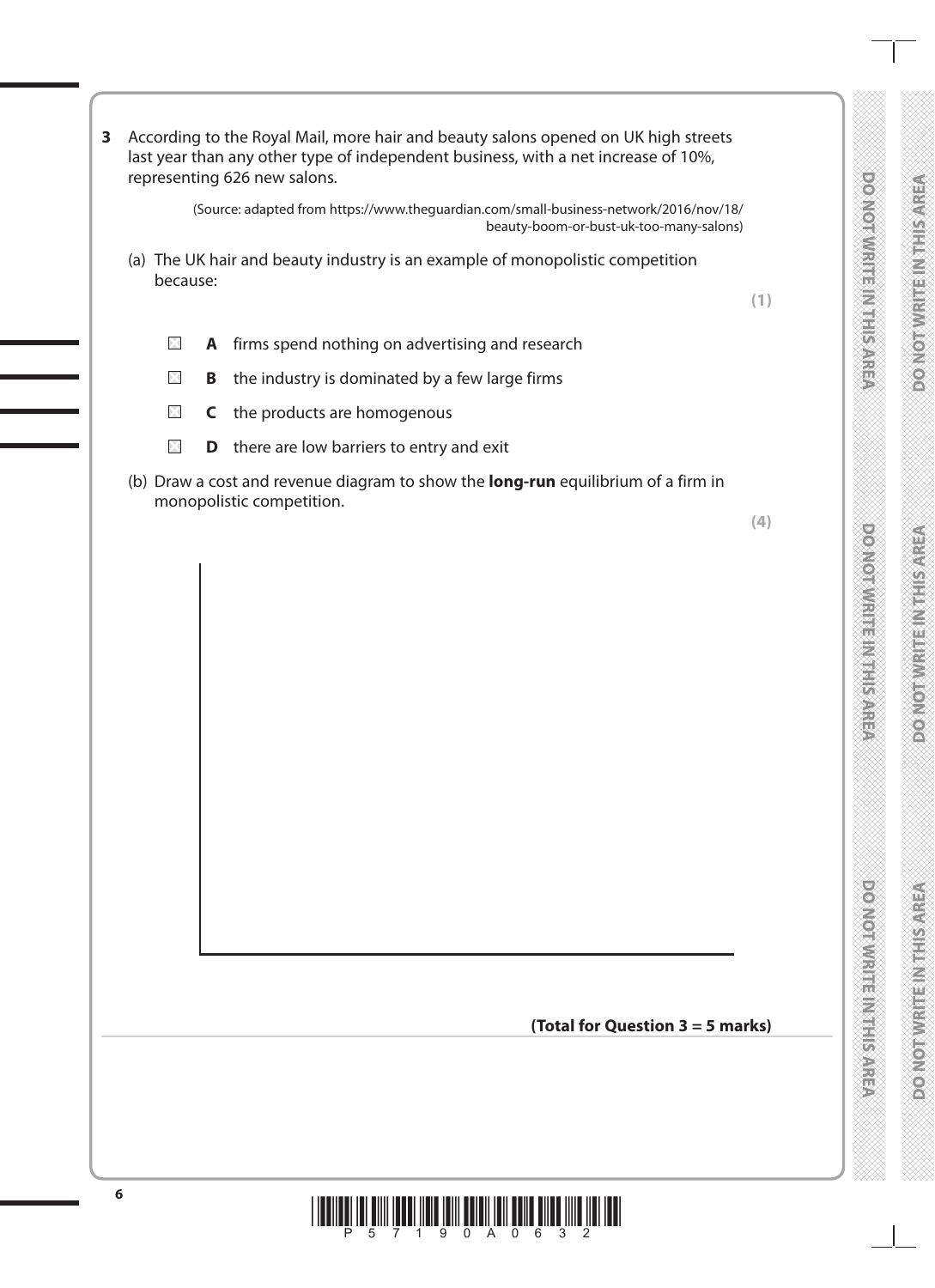|             |   | (a) The most likely reason for this demerger was to:                                                                                                          |     |
|-------------|---|---------------------------------------------------------------------------------------------------------------------------------------------------------------|-----|
|             |   |                                                                                                                                                               | (1) |
| $\boxtimes$ |   | A benefit from external economies of scale                                                                                                                    |     |
| $\boxtimes$ | B | benefit from internal economies of scale                                                                                                                      |     |
| $\times$    |   | C focus more on its core business                                                                                                                             |     |
| $\boxtimes$ | D | increase its market share                                                                                                                                     |     |
|             |   | Following the demerger, GoCompare announced in 2017 a profit of £17.5 million, up<br>21.5% on 2016. Total revenue in 2017 was £75.8 million, up 4.1% on 2016. |     |
|             |   | (Source: adapted from https://www.insuranceage.co.uk/insurer/3107496/<br>profits-up-at-go-compare)                                                            |     |
|             |   | (b) Calculate, using the information provided, the total costs of GoCompare in 2016.                                                                          | (4) |
|             |   |                                                                                                                                                               |     |
|             |   |                                                                                                                                                               |     |
|             |   |                                                                                                                                                               |     |
|             |   |                                                                                                                                                               |     |
|             |   |                                                                                                                                                               |     |
|             |   |                                                                                                                                                               |     |
|             |   |                                                                                                                                                               |     |
|             |   |                                                                                                                                                               |     |
|             |   |                                                                                                                                                               |     |
|             |   |                                                                                                                                                               |     |
|             |   |                                                                                                                                                               |     |
|             |   |                                                                                                                                                               |     |
|             |   |                                                                                                                                                               |     |
|             |   | (Total for Question $4 = 5$ marks)                                                                                                                            |     |
|             |   |                                                                                                                                                               |     |
|             |   |                                                                                                                                                               |     |
|             |   |                                                                                                                                                               |     |
|             |   |                                                                                                                                                               |     |
|             |   |                                                                                                                                                               |     |
|             |   |                                                                                                                                                               |     |
|             |   |                                                                                                                                                               |     |
|             |   |                                                                                                                                                               |     |
|             |   |                                                                                                                                                               |     |
|             |   |                                                                                                                                                               |     |



DO NOT WRITE IN THIS AREA

 $\mathbb{R}^n$